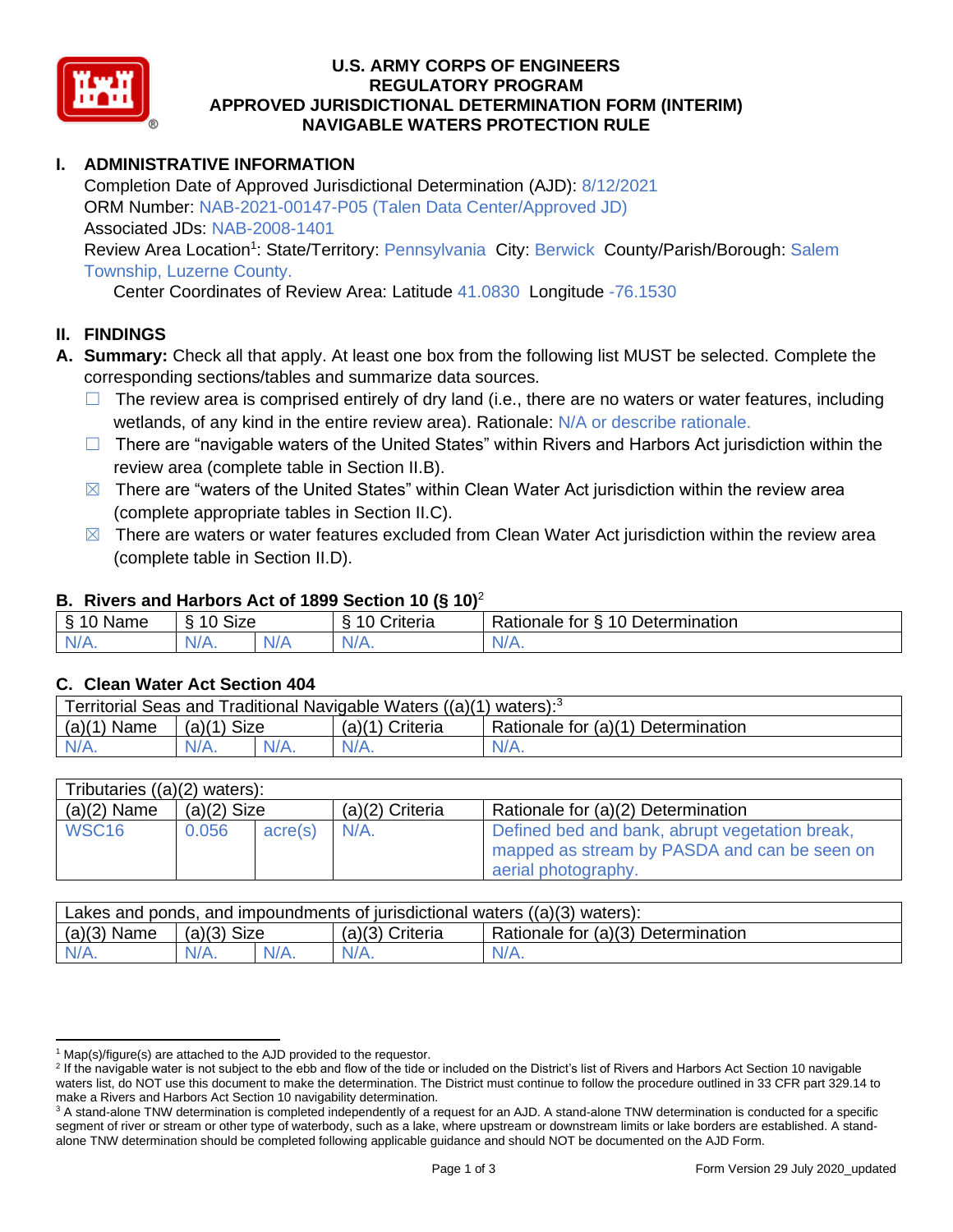

#### **U.S. ARMY CORPS OF ENGINEERS REGULATORY PROGRAM APPROVED JURISDICTIONAL DETERMINATION FORM (INTERIM) NAVIGABLE WATERS PROTECTION RULE**

| Adjacent wetlands ((a)(4) waters):                 |                         |                  |                                                            |                                                                                                                                                                                                                                     |  |
|----------------------------------------------------|-------------------------|------------------|------------------------------------------------------------|-------------------------------------------------------------------------------------------------------------------------------------------------------------------------------------------------------------------------------------|--|
| $(a)(4)$ Name                                      | $(a)(4)$ Size           |                  | $(a)(4)$ Criteria                                          | Rationale for (a)(4) Determination                                                                                                                                                                                                  |  |
| <b>W08</b><br>W <sub>11</sub> &<br>W <sub>24</sub> | 7.73.<br>3.02 &<br>9.00 | $\text{acre}(s)$ | $(a)(4)$ Wetland<br>abuts an $(a)(1)$ -<br>$(a)(3)$ water. | All three wetlands directly abut an existing stream<br>with bed and bank, can be seen on aerial<br>photography and/or mapped by the Pennsylvania<br>Spatial Data Access. These streams flow directly<br>into the Susquehanna River. |  |

# **D. Excluded Waters or Features**

| Excluded waters $((b)(1) - (b)(12))$ : <sup>4</sup> |                       |                  |                                                                                                                                                 |                                                                          |  |
|-----------------------------------------------------|-----------------------|------------------|-------------------------------------------------------------------------------------------------------------------------------------------------|--------------------------------------------------------------------------|--|
| <b>Exclusion Name</b>                               | <b>Exclusion Size</b> |                  | Exclusion <sup>5</sup>                                                                                                                          | Rationale for Exclusion Determination                                    |  |
| <b>W11a</b>                                         | 0.05                  | $\text{acre}(s)$ | $(b)(1)$ Water or<br>water feature that<br>is not identified in<br>$(a)(1)-(a)(4)$ and<br>does not meet<br>the other $(b)(1)$<br>subcategories. | Depressional wetland with no surface connection<br>to interstate waters. |  |

## **III. SUPPORTING INFORMATION**

**A. Select/enter all resources** that were used to aid in this determination and attach data/maps to this document and/or references/citations in the administrative record, as appropriate.

 $\boxtimes$  Information submitted by, or on behalf of, the applicant/consultant: Wetland Delineation Report Talen Data Center March 2021, Revised for JD:June 2021

This information is sufficient for purposes of this AJD.

Rationale: Information included revised delineation plan based on field inspection, data sheets, USGS mapping, GIS mapping, photographs and a soil survey.

- $\Box$  Data sheets prepared by the Corps: Title(s) and/or date(s).
- ☒ Photographs: Aerial and Other: ESRI Mapping, Google Earth and photographs in report
- $\boxtimes$  Corps site visit(s) conducted on: May 18, 2021
- ☐ Previous Jurisdictional Determinations (AJDs or PJDs): ORM Number(s) and date(s).
- ☐ Antecedent Precipitation Tool: *provide detailed discussion in Section III.B*.
- ☒ USDA NRCS Soil Survey: Soils Map Talen Data Center May 14, 2021
- $\Box$  USFWS NWI maps: Title(s) and/or date(s).
- $\boxtimes$  USGS topographic maps: Berwick

## **Other data sources used to aid in this determination:**

| Data Source (select) | Name and/or date and other relevant information |
|----------------------|-------------------------------------------------|
| <b>USGS Sources</b>  | $N/A$ .                                         |
| <b>USDA Sources</b>  | $N/A$ .                                         |
| <b>NOAA Sources</b>  | $N/A$ .                                         |
| <b>USACE Sources</b> | $N/A$ .                                         |

<sup>4</sup> Some excluded waters, such as (b)(2) and (b)(4), may not be specifically identified on the AJD form unless a requestor specifically asks a Corps district to do so. Corps districts may, in case-by-case instances, choose to identify some or all of these waters within the review area.

 $5$  Because of the broad nature of the (b)(1) exclusion and in an effort to collect data on specific types of waters that would be covered by the (b)(1) exclusion, four sub-categories of (b)(1) exclusions were administratively created for the purposes of the AJD Form. These four sub-categories are not new exclusions, but are simply administrative distinctions and remain (b)(1) exclusions as defined by the NWPR.